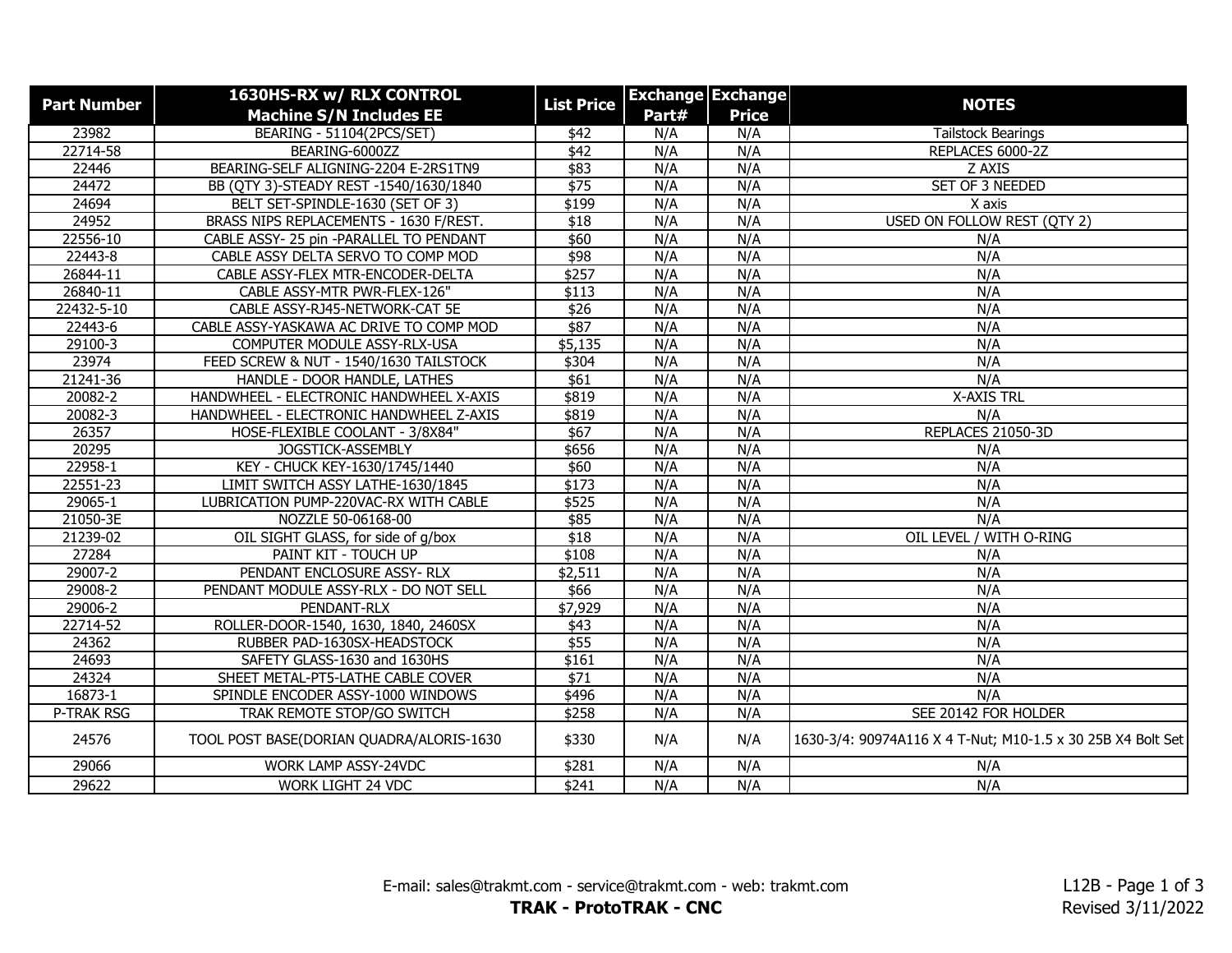| <b>Headstock</b>      |                                          |                  |     |     |                      |
|-----------------------|------------------------------------------|------------------|-----|-----|----------------------|
| <b>Parts</b>          |                                          |                  |     |     |                      |
| 23975                 | BEARING SET-SPINDLE ENCODER              | \$59             | N/A | N/A | 1540 SPINDLE ENCODER |
| 25218                 | BEARING SET-TAPERED ROLLER-SPINDLE-1630  | \$434            | N/A | N/A | X axis               |
| 24710                 | BEARING 32012                            | N/A              | N/A | N/A | X axis               |
| 21234-015             | DISPLAY 2 AXIS 30X12 TRAVEL              | N/A              | N/A | N/A | X axis               |
| 24707                 | <b>GEAR- SPINDLE ENCODER</b>             | $\sqrt{$242}$    | N/A | N/A | X axis               |
| 24706                 | <b>GEAR-MAIN SPINDLE-1630SX</b>          | \$319            | N/A | N/A | X axis               |
| 24712                 | <b>GEAR-OIL PUMP</b>                     | \$83             | N/A | N/A | X axis               |
| 24709                 | LOCKNUT-SPINDLE PULLEY-1630SX HEADSTOCK  | \$75             | N/A | N/A | X axis               |
| 24708                 | PULLEY-SPINDLE                           | \$108            | N/A | N/A | X axis               |
| 25100-39              | PUMP-OIL-MANUAL (GEARBOX)                | \$163            | N/A | N/A | N/A                  |
| 24713                 | SEAL-OIL                                 | \$12             | N/A | N/A | X axis               |
| 24705                 | SPINDLE - 1630SX                         | \$2,766          | N/A | N/A | X axis               |
| <b>Chuck Parts</b>    |                                          |                  |     |     |                      |
| 28611-1               | <b>ADAPTOR PLATE-BUCK-8"</b>             | \$245            | N/A | N/A | N/A                  |
| 28611                 | CHUCK-BUCK-8"- W/ TOP RVS JAWS           | \$836            | N/A | N/A | N/A                  |
| <b>Drive Train X-</b> |                                          |                  |     |     |                      |
| <b>Axis</b>           | Drawing 29531                            |                  |     |     |                      |
| 23337-27              | ADJ SCREW/Z-AXIS/1630, HS, 2460, 1540    | \$10             | N/A | N/A | N/A                  |
| 50-0325-00            | ADJUSTMENT SCREW (see 23337-27)          | \$10             | N/A | N/A | N/A                  |
| 20984                 | <b>BALLSCREW ASSY X-AXIS</b>             | \$1,277          | N/A | N/A | X-AXIS               |
| 16300                 | BEARING HOUSING ASSY-X AXIS left side    | \$126            | N/A | N/A | N/A                  |
| 23930                 | BEARING SET (2) ANGULAR CONTACT 7204 BEC | \$242            | N/A | N/A | Set of 2 for X axis  |
| 475-5M-15             | <b>BELT - TIMING 5MM POWERGRIP</b>       | \$83             | N/A | N/A | X AXIS               |
| 24607                 | CHIP WIPER-KIT(TURCITE ON SADDLE)1630    | \$179            | N/A | N/A | N/A                  |
| 25-0223               | COVER PLATE-FRONT-1630SX/HS              | \$100            | N/A | N/A | N/A                  |
| 16350                 | FERRULE-SPROCKET                         | \$12             | N/A | N/A | N/A                  |
| 24714                 | GIB- X AXIS FOR 1630/1630HS (570mm) -OLD | \$163            | N/A | N/A | N/A                  |
| 98481A090             | KEY WOODRUFF #3-1/8 X 1/2                | \$11             | N/A | N/A | N/A                  |
| W02                   | LOCKWASHER-W02                           | $\overline{$12}$ | N/A | N/A | N/A                  |
| 28164                 | MOTOR-BRUSHLESS-DELTA-750W               | \$1,312          | N/A | N/A | N/A                  |
| 7204-AVH              | <b>NILOS RING</b>                        | \$12             | N/A | N/A | X AXIS               |
| 16314                 | NUT-CLAMP-X AXIS                         | $\sqrt{$37}$     | N/A | N/A | X AXIS               |
| 29430                 | PULLEY ASSY-26 TOOTH-15MM WIDE-19MM BORE | \$38             | N/A | N/A | N/A                  |
| 16983-1               | PULLEY-SOLID 44 TEETH -5M HTD            | \$168            | N/A | N/A | X & Z AXIS           |
| 29431-1               | TAPER-LOCK-19MM BORE                     | \$36             | N/A | N/A | N/A                  |
| 23337-73              | WIPER-FLAT WAY-REAR-LEFT SIDE-1540/1630  | $\overline{$19}$ | N/A | N/A | <b>ORDER 24607</b>   |
| 23337-72              | WIPER-FLAT WAY-REAR-RIGHT SIDE-1540/1630 | \$19             | N/A | N/A | <b>ORDER 24607</b>   |
| 23337-81              | WIPER-V WAY-FRONT LEFT SIDE-1540         | \$19             | N/A | N/A | <b>ORDER 24607</b>   |
| 23337-82              | WIPER-V WAY-FRONT RIGHT SIDE -1540       | $\overline{$19}$ | N/A | N/A | <b>ORDER 24607</b>   |
| <b>Drive Train Z-</b> | Drawing 29532                            |                  |     |     |                      |
| <b>Axis</b>           |                                          |                  |     |     |                      |